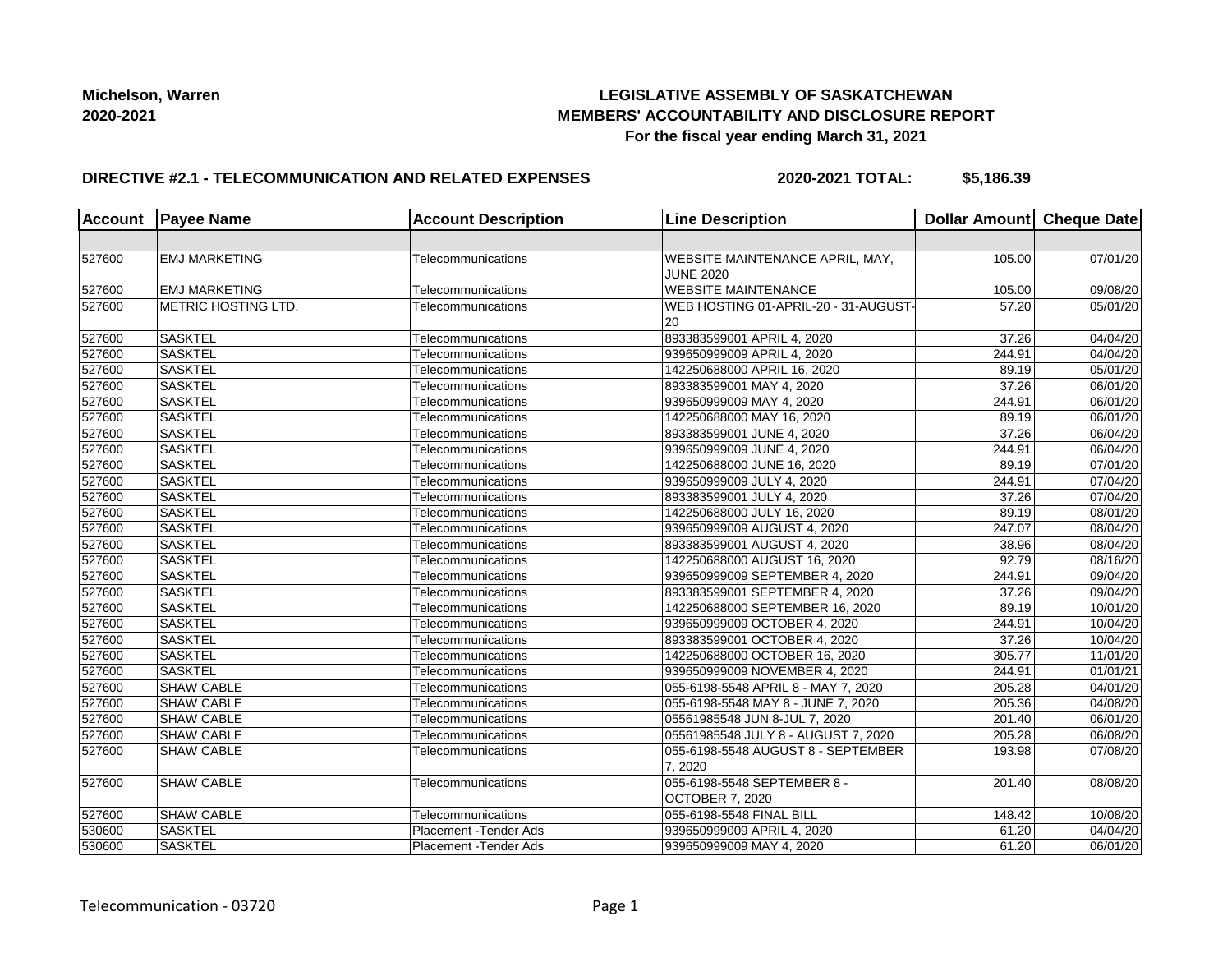# **LEGISLATIVE ASSEMBLY OF SASKATCHEWAN MEMBERS' ACCOUNTABILITY AND DISCLOSURE REPORT For the fiscal year ending March 31, 2021**

# **DIRECTIVE #2.1 - TELECOMMUNICATION AND RELATED EXPENSES**

**2020-2021 TOTAL: \$5,186.39**

|        | Account Payee Name | <b>Account Description</b> | <b>Line Description</b>        | Dollar Amount   Cheque Date |          |
|--------|--------------------|----------------------------|--------------------------------|-----------------------------|----------|
|        |                    |                            |                                |                             |          |
| 530600 | <b>ISASKTEL</b>    | Placement -Tender Ads      | 939650999009 JUNE 4, 2020      | 61.20                       | 06/04/20 |
| 530600 | <b>SASKTEL</b>     | Placement - Tender Ads     | 939650999009 JULY 4, 2020      | 61.20                       | 07/04/20 |
| 530600 | <b>SASKTEL</b>     | Placement -Tender Ads      | 939650999009 AUGUST 4, 2020    | 61.20                       | 08/04/20 |
| 530600 | <b>ISASKTEL</b>    | Placement - Tender Ads     | 939650999009 SEPTEMBER 4, 2020 | 61.20                       | 09/04/20 |
| 530600 | <b>SASKTEL</b>     | Placement - Tender Ads     | 939650999009 OCTOBER 4, 2020   | 61.20                       | 10/04/20 |
| 530600 | <b>SASKTEL</b>     | Placement - Tender Ads     | 939650999009 NOVEMBER 4, 2020  | 61.20                       | 01/01/21 |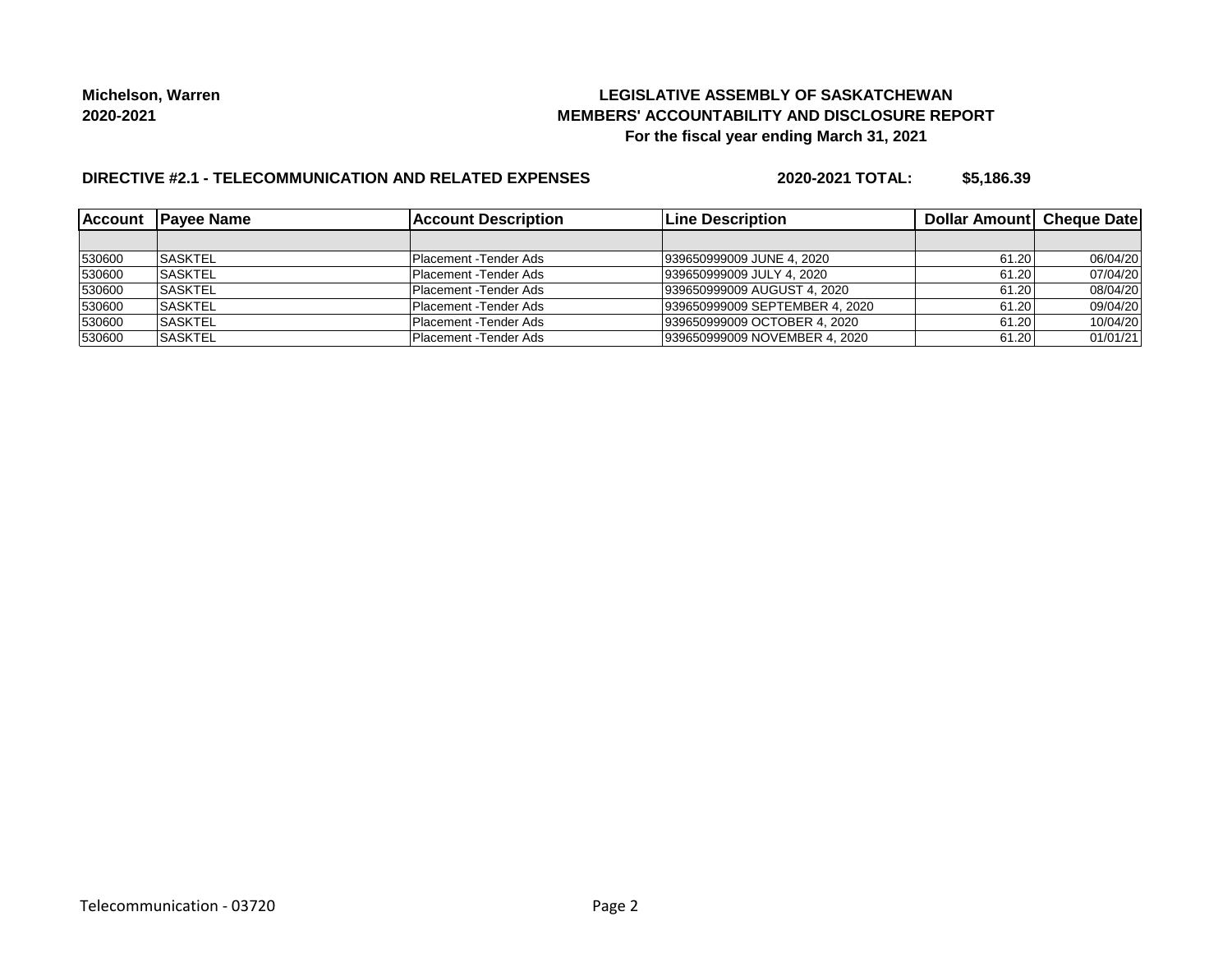# **LEGISLATIVE ASSEMBLY OF SASKATCHEWAN MEMBERS' ACCOUNTABILITY AND DISCLOSURE REPORT For the fiscal year ending March 31, 2021**

# **DIRECTIVE #3.1 - MLA TRAVEL AND LIVING EXPENSES**

**2020-2021 TOTAL: \$3,603.18**

| <b>Account</b> | <b>Payee Name</b>     | <b>Account Description</b>  | <b>Line Description</b>           | Dollar Amount Cheque Date |          |
|----------------|-----------------------|-----------------------------|-----------------------------------|---------------------------|----------|
|                |                       |                             |                                   |                           |          |
| 541900         | IMICHELSON. WARREN D. | <b>Elected Rep - Travel</b> | MLA TRAVEL JUNE 29 - 30, 2020     | 234.95                    | 07/09/20 |
| 541900         | MICHELSON, WARREN D.  | <b>Elected Rep - Travel</b> | MLA TRAVEL APRIL 4, 2020          | 15.00                     | 07/09/20 |
| 541900         | MICHELSON, WARREN D.  | <b>Elected Rep - Travel</b> | MLA TRAVEL MAY 11 - 25, 2020      | 25.00                     | 07/09/20 |
| 541900         | IMICHELSON. WARREN D. | <b>Elected Rep - Travel</b> | MLA TRAVEL JUNE 4 - 28, 2020      | 1,358.60                  | 07/09/20 |
| 541900         | MICHELSON, WARREN D.  | <b>Elected Rep - Travel</b> | MLA TRAVEL JUL 1-29, 2020         | 627.85                    | 08/06/20 |
| 541900         | IMICHELSON. WARREN D. | <b>Elected Rep - Travel</b> | MLA TRAVEL AUGUST 5 - 28, 2020    | 503.83                    | 09/04/20 |
| 541900         | IMICHELSON. WARREN D. | <b>Elected Rep - Travel</b> | MLA TRAVEL MARCH 7. 2020          | 85.00                     | 09/24/20 |
| 541900         | IMICHELSON. WARREN D. | Elected Rep - Travel        | MLA TRAVEL SEPTEMBER 1 - 23. 2020 | 652.25                    | 09/24/20 |
| 541900         | MICHELSON, WARREN D.  | <b>Elected Rep - Travel</b> | MLA TRAVEL SEPTEMBER 28, 2020     | 100.70                    | 10/28/20 |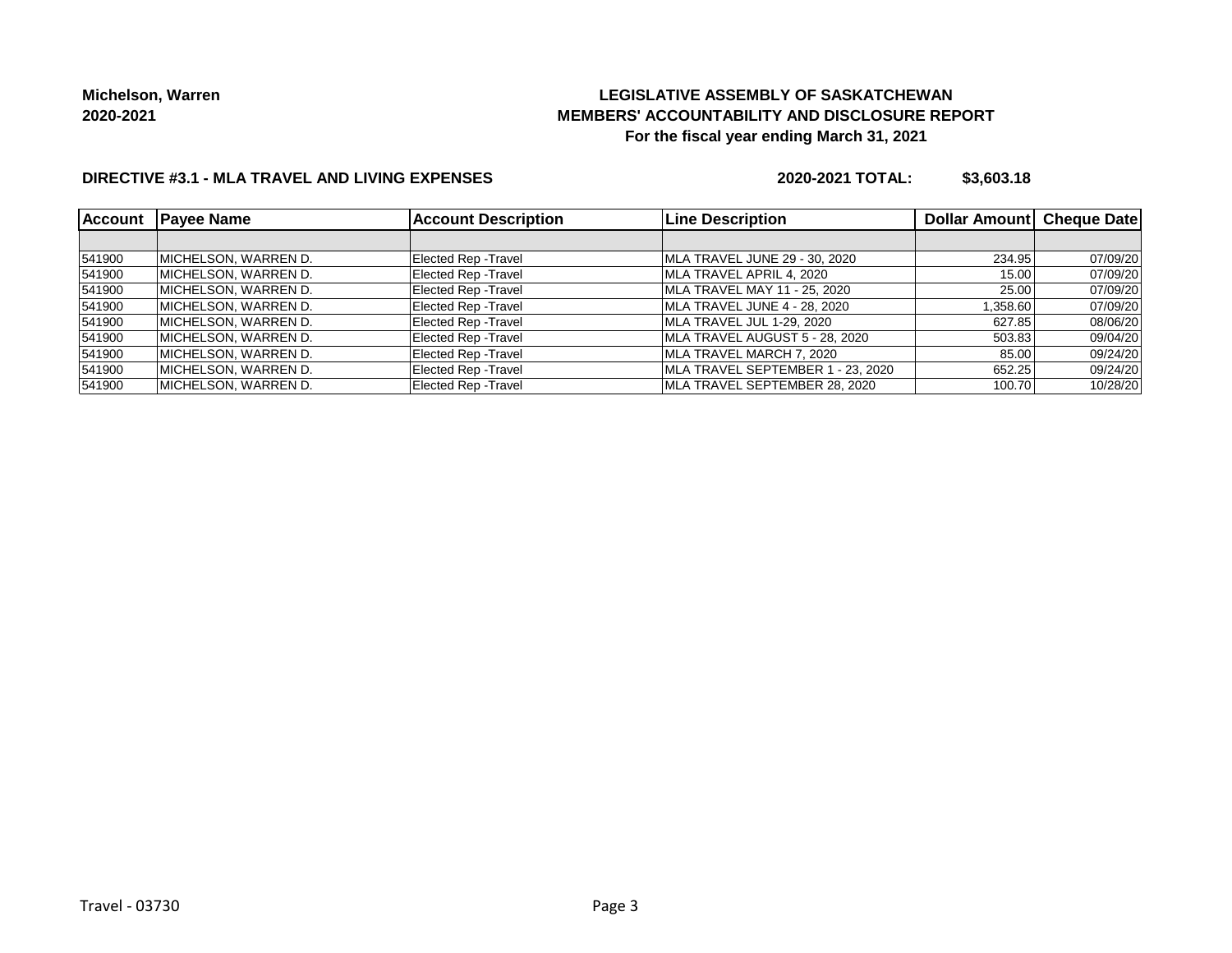# **LEGISLATIVE ASSEMBLY OF SASKATCHEWAN MEMBERS' ACCOUNTABILITY AND DISCLOSURE REPORT For the fiscal year ending March 31, 2021**

#### **DIRECTIVE #4.1 - CONSTITUENCY SERVICE EXPENSES**

**2020-2021 TOTAL: \$21,593.34**

| <b>Account</b> | <b>Payee Name</b>                                                    | <b>Account Description</b>                | <b>Line Description</b>                                | <b>Dollar Amount</b> | <b>Cheque Date</b> |
|----------------|----------------------------------------------------------------------|-------------------------------------------|--------------------------------------------------------|----------------------|--------------------|
|                |                                                                      |                                           |                                                        |                      |                    |
| 522000         | ICR COMMERCIAL REAL ESTATE                                           | Rent of Ground, Buildings and Other Space | APRIL 2020 MLA OFFICE RENT                             | 800.00               | 04/01/20           |
| 522000         | ICR COMMERCIAL REAL ESTATE                                           | Rent of Ground, Buildings and Other Space | MAY-NOV 2020 MLA OFFICE RENT                           | 5,600.00             | 12/21/20           |
| 522200         | TOSHIBA TEC CANADA BUSINESS<br><b>SOLUTIONS INC</b>                  | <b>Rent of Photocopiers</b>               | <b>COPIER CHARGES</b>                                  | 139.83               | 04/07/20           |
| 522200         | TOSHIBA TEC CANADA BUSINESS<br><b>SOLUTIONS INC</b>                  | Rent of Photocopiers                      | <b>COPIER CHARGES</b>                                  | 136.60               | 06/01/20           |
| 522200         | TOSHIBA TEC CANADA BUSINESS<br><b>SOLUTIONS INC</b>                  | Rent of Photocopiers                      | <b>COPIER CHARGES</b>                                  | 133.64               | 06/09/20           |
| 522200         | TOSHIBA TEC CANADA BUSINESS<br><b>SOLUTIONS INC</b>                  | <b>Rent of Photocopiers</b>               | <b>COPIER CHARGES</b>                                  | 136.23               | 07/01/20           |
| 522200         | TOSHIBA TEC CANADA BUSINESS<br><b>SOLUTIONS INC</b>                  | Rent of Photocopiers                      | <b>COPIER CHARGES</b>                                  | 136.13               | 08/01/20           |
| 522200         | TOSHIBA TEC CANADA BUSINESS<br>SOLUTIONS INC                         | Rent of Photocopiers                      | <b>COPIER CHARGES</b>                                  | 136.20               | 09/01/20           |
| 522200         | TOSHIBA TEC CANADA BUSINESS<br><b>SOLUTIONS INC</b>                  | Rent of Photocopiers                      | <b>COPIER CHARGES</b>                                  | 139.43               | 11/01/20           |
| 522200         | <b>TOSHIBA TEC CANADA BUSINESS</b><br>SOLUTIONS INC                  | Rent of Photocopiers                      | <b>COPIER CHARGES</b>                                  | 134.22               | 11/01/20           |
| 522500         | HERITAGE INSURANCE LTD.                                              | Insurance Premiums                        | <b>RTV-WARREN MICHELSON-INSURANCE</b><br>REFUND        | $-14.84$             | 10/09/20           |
| 522500         | HERITAGE INSURANCE LTD.                                              | <b>Insurance Premiums</b>                 | <b>RTV-WARREN MICHELSON-INSURANCE</b><br><b>REFUND</b> | 14.84                | 02/01/21           |
| 524600         | MICHELSON, WARREN D.                                                 | Maintenance Contracts                     | <b>REIMB: FIRE EXTINGUISHER</b><br><b>MAINTENANCE</b>  | 9.29                 | 09/01/20           |
| 525000         | MICHELSON, WARREN D.                                                 | Postal, Courier, Freight and Related      | <b>REIMB: OFFICE SUPPLIES/MAIL</b><br>FORWARDING       | 175.88               | 09/23/20           |
| 525000         | MINISTER OF FINANCE-MINISTRY OF<br><b>SASKBUILDS AND PROCUREMENT</b> | Postal, Courier, Freight and Related      | APRIL 2020 MAIL SERVICES                               | 50.67                | 07/01/20           |
| 525000         | MINISTER OF FINANCE-MINISTRY OF<br><b>SASKBUILDS AND PROCUREMENT</b> | Postal, Courier, Freight and Related      | MAY 2020 MAIL SERVICES                                 | 50.67                | 07/01/20           |
| 525000         | MINISTER OF FINANCE-MINISTRY OF<br><b>SASKBUILDS AND PROCUREMENT</b> | Postal, Courier, Freight and Related      | MAIL SERVICES JUN 2020                                 | 50.67                | 08/01/20           |
| 525000         | MINISTER OF FINANCE-MINISTRY OF<br>SASKBUILDS AND PROCUREMENT        | Postal, Courier, Freight and Related      | <b>AUGUST 2020 MAIL SERVICES</b>                       | 52.88                | 09/01/20           |
| 525000         | MINISTER OF FINANCE-MINISTRY OF<br>SASKBUILDS AND PROCUREMENT        | Postal, Courier, Freight and Related      | AUGUST 2020 MAIL SERVICES                              | 51.73                | 09/15/20           |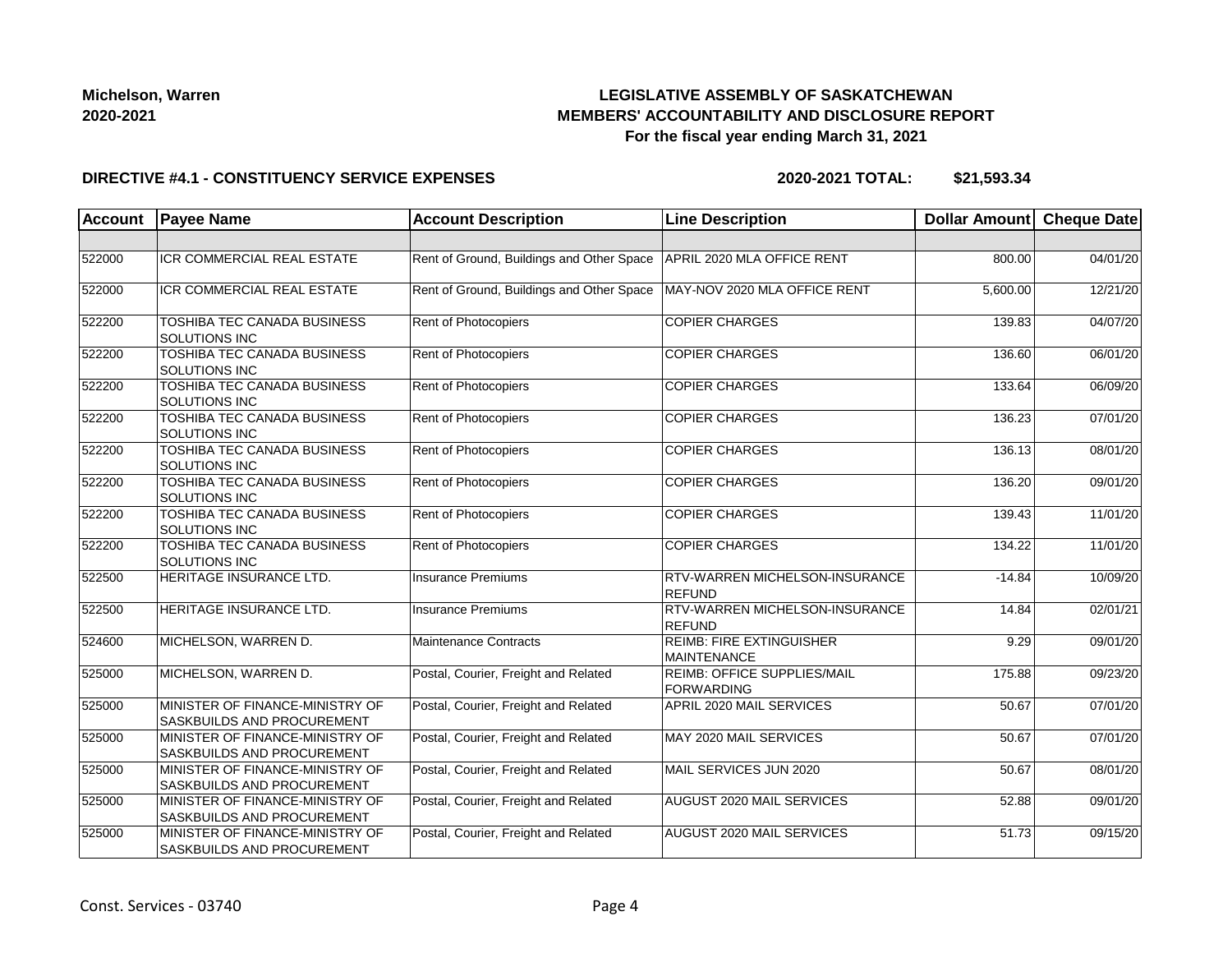# **LEGISLATIVE ASSEMBLY OF SASKATCHEWAN MEMBERS' ACCOUNTABILITY AND DISCLOSURE REPORT For the fiscal year ending March 31, 2021**

#### **DIRECTIVE #4.1 - CONSTITUENCY SERVICE EXPENSES**

**2020-2021 TOTAL: \$21,593.34**

| <b>Account</b> | <b>Payee Name</b>                                             | <b>Account Description</b>           | <b>Line Description</b>                         | <b>Dollar Amount</b> | <b>Cheque Date</b>    |
|----------------|---------------------------------------------------------------|--------------------------------------|-------------------------------------------------|----------------------|-----------------------|
|                |                                                               |                                      |                                                 |                      |                       |
| 525000         | MINISTER OF FINANCE-MINISTRY OF<br>SASKBUILDS AND PROCUREMENT | Postal, Courier, Freight and Related | SEPTEMBER 2020 MAIL SERVICES                    | 50.71                | 10/22/20              |
| 528000         | <b>DYCK, LAMONT</b>                                           | <b>Support Services</b>              | TECHNICAL SERVICE JANUARY -<br>SEPTEMBER 2020   | 260.00               | 10/01/20              |
| 528000         | E-Z-TECH COMPUTERS INC.                                       | <b>Support Services</b>              | <b>TECHNICAL SERVICE</b>                        | 47.70                | 08/20/20              |
| 528000         | E-Z-TECH COMPUTERS INC.                                       | <b>Support Services</b>              | TECHNICAL SERVICE/ANTI-VIRUS<br><b>SOFTWARE</b> | 169.58               | 09/18/20              |
| 528000         | E-Z-TECH COMPUTERS INC.                                       | <b>Support Services</b>              | <b>TECHNICAL SERVICE</b>                        | 477.00               | 10/14/20              |
| 529000         | L & I ELECTRIC LTD.                                           | <b>General Contractual Services</b>  | <b>ELECTRICAL REPAIR</b>                        | 173.03               | 09/04/20              |
| 529000         | <b>MURRAY'S SIGNS</b>                                         | <b>General Contractual Services</b>  | SIGN REMOVAL LABOUR - NO GST                    | 159.00               | 10/08/20              |
| 530300         | MARU GROUP CANADA INC.                                        | Primary Research/Focus group         | AD HOC RESEARCH                                 | 661.11               | 06/01/20              |
| 530300         | MARU GROUP CANADA INC.                                        | Primary Research/Focus group         | AD HOC RESEARCH                                 | 661.11               | 10/01/20              |
| 530500         | 101142236 SASKATCHEWAN LTD.                                   | Media Placement                      | <b>ADVERTISING</b>                              | 1,500.00             | $\overline{06/0}1/20$ |
| 530500         | 101142236 SASKATCHEWAN LTD.                                   | Media Placement                      | <b>ADVERTISING</b>                              | 1,500.00             | 06/01/20              |
| 530500         | 101142236 SASKATCHEWAN LTD.                                   | Media Placement                      | ADVERTISING                                     | 1,300.00             | 06/01/20              |
| 530500         | 101142236 SASKATCHEWAN LTD.                                   | Media Placement                      | <b>ADVERTISING</b>                              | 1,500.00             | 06/01/20              |
| 530500         | HILLCREST GOLF CLUB                                           | Media Placement                      | <b>ADVERTISING</b>                              | 400.00               | 09/03/20              |
| 530500         | MOOSE JAW EXPRESS.COM                                         | Media Placement                      | <b>ADVERTISING</b>                              | 389.00               | 04/08/20              |
| 530500         | MOOSE JAW EXPRESS.COM                                         | Media Placement                      | <b>ADVERTISING</b>                              | 200.00               | $\overline{05/0}1/20$ |
| 530500         | MOOSE JAW EXPRESS.COM                                         | Media Placement                      | ADVERTISING                                     | 200.00               | 06/01/20              |
| 530500         | MOOSE JAW EXPRESS.COM                                         | Media Placement                      | ADVERTISING                                     | 435.00               | 06/01/20              |
| 530500         | MOOSE JAW EXPRESS.COM                                         | Media Placement                      | <b>ADVERTISING</b>                              | 200.00               | 06/01/20              |
| 530500         | MOOSE JAW EXPRESS.COM                                         | Media Placement                      | <b>ADVERTISING</b>                              | 175.00               | 06/01/20              |
| 530500         | MOOSE JAW EXPRESS.COM                                         | Media Placement                      | <b>ADVERTISING</b>                              | 200.00               | 06/03/20              |
| 530500         | MOOSE JAW EXPRESS.COM                                         | Media Placement                      | <b>ADVERTISING</b>                              | 99.00                | 07/01/20              |
| 530500         | MOOSE JAW EXPRESS.COM                                         | Media Placement                      | ADVERTISING                                     | 200.00               | 07/01/20              |
| 530500         | MOOSE JAW EXPRESS.COM                                         | Media Placement                      | ADVERTISING                                     | 200.00               | 07/15/20              |
| 530500         | MOOSE JAW EXPRESS.COM                                         | Media Placement                      | <b>ADVERTISING</b>                              | 200.00               | 08/01/20              |
| 530500         | MOOSE JAW EXPRESS.COM                                         | Media Placement                      | <b>ADVERTISING</b>                              | 200.00               | 08/12/20              |
| 530500         | MOOSE JAW EXPRESS.COM                                         | Media Placement                      | <b>ADVERTISING</b>                              | 200.00               | 09/01/20              |
| 530500         | MOOSE JAW EXPRESS.COM                                         | Media Placement                      | <b>ADVERTISING</b>                              | 200.00               | 09/09/20              |
| 530500         | MOOSE JAW EXPRESS.COM                                         | Media Placement                      | ADVERTISING                                     | $-10.00$             | 10/01/20              |
| 530500         | MOOSE JAW EXPRESS.COM                                         | Media Placement                      | <b>ADVERTISING</b>                              | 200.00               | 10/01/20              |
| 530500         | MOOSE JAW EXPRESS.COM                                         | Media Placement                      | <b>ADVERTISING</b>                              | 299.00               | 10/01/20              |
| 530900         | <b>EVANS FLORIST LTD.</b>                                     | <b>Promotional Items</b>             | <b>FLOWERS</b>                                  | 102.06               | 08/01/20              |
| 530900         | <b>EVANS FLORIST LTD.</b>                                     | Promotional Items                    | <b>FLOWERS</b>                                  | 86.16                | 08/01/20              |
| 530900         | <b>EVANS FLORIST LTD.</b>                                     | <b>Promotional Items</b>             | <b>FLORAL ARRANGEMENT</b>                       | 80.86                | 09/01/20              |
| 530900         | <b>EVANS FLORIST LTD.</b>                                     | Promotional Items                    | <b>FLORAL ARRANGEMENT</b>                       | 90.45                | 10/01/20              |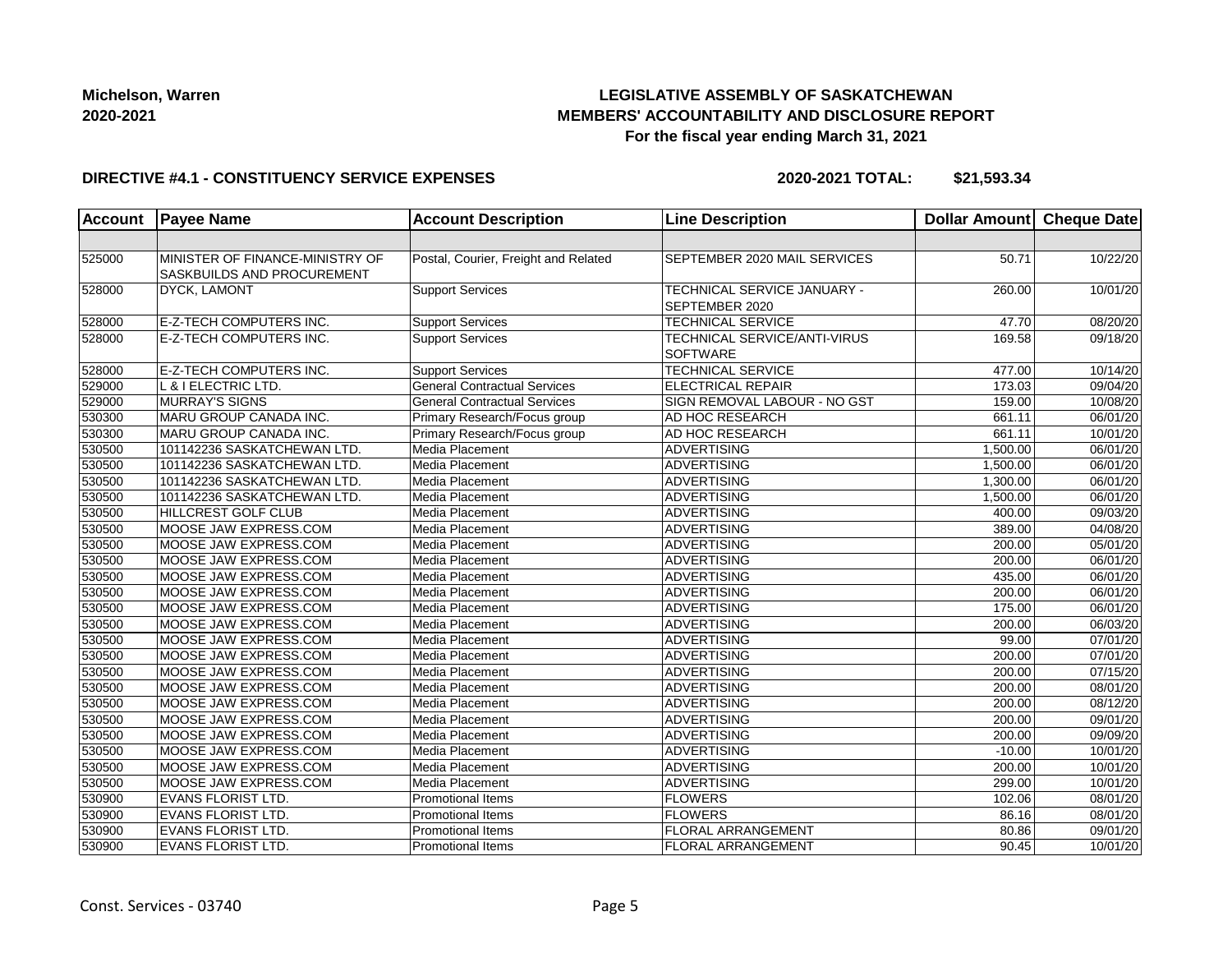# **LEGISLATIVE ASSEMBLY OF SASKATCHEWAN MEMBERS' ACCOUNTABILITY AND DISCLOSURE REPORT For the fiscal year ending March 31, 2021**

#### **DIRECTIVE #4.1 - CONSTITUENCY SERVICE EXPENSES**

**2020-2021 TOTAL: \$21,593.34**

| <b>Account</b> | <b>Payee Name</b>                   | <b>Account Description</b>         | <b>Line Description</b>            | Dollar Amount | <b>Cheque Date</b> |
|----------------|-------------------------------------|------------------------------------|------------------------------------|---------------|--------------------|
|                |                                     |                                    |                                    |               |                    |
| 530900         | <b>FLAG SHOP</b>                    | Promotional Items                  | <b>PROVINCIAL FLAGS</b>            | 279.68        | 08/01/20           |
| 550100         | <b>GRAND VALLEY PRESS (MJ) LTD.</b> | <b>Printed Forms</b>               | LETTERHEAD                         | 143.10        | 06/01/20           |
| 555000         | MICHELSON. WARREN D.                | <b>Other Material and Supplies</b> | <b>REIMB: OFFICE SUPPLIES</b>      | 177.88        | 06/01/20           |
| 555000         | MICHELSON, WARREN D.                | <b>Other Material and Supplies</b> | <b>REIMB: OFFICE SUPPLIES</b>      | 41.64         | 07/06/20           |
| 555000         | MICHELSON, WARREN D.                | <b>Other Material and Supplies</b> | <b>IREIMB: OFFICE SUPPLIES</b>     | 25.21         | 07/27/20           |
| 555000         | MICHELSON. WARREN D.                | <b>Other Material and Supplies</b> | <b>REIMB: OFFICE SUPPLIES</b>      | 56.03         | 08/06/20           |
| 555000         | MICHELSON. WARREN D.                | <b>Other Material and Supplies</b> | <b>REIMB: OFFICE SUPPLIES</b>      | 9.68          | 08/24/20           |
| 555000         | IMICHELSON. WARREN D.               | <b>Other Material and Supplies</b> | <b>REIMB: LAMP</b>                 | 18.54         | 09/01/20           |
| 555000         | MICHELSON. WARREN D.                | <b>Other Material and Supplies</b> | <b>REIMB: OFFICE SUPPLIES/MAIL</b> | 27.54         | 09/23/20           |
|                |                                     |                                    | <b>IFORWARDING</b>                 |               |                    |
| 564600         | E-Z-TECH COMPUTERS INC.             | Computer Software - Exp            | TECHNICAL SERVICE/ANTI-VIRUS       | 37.10         | 09/18/20           |
|                |                                     |                                    | ISOFTWARE                          |               |                    |
| 564600         | MICHELSON. WARREN D.                | Computer Software - Exp            | <b>IREIMB: ANTI VIRUS SOFTWARE</b> | 37.10         | 05/01/20           |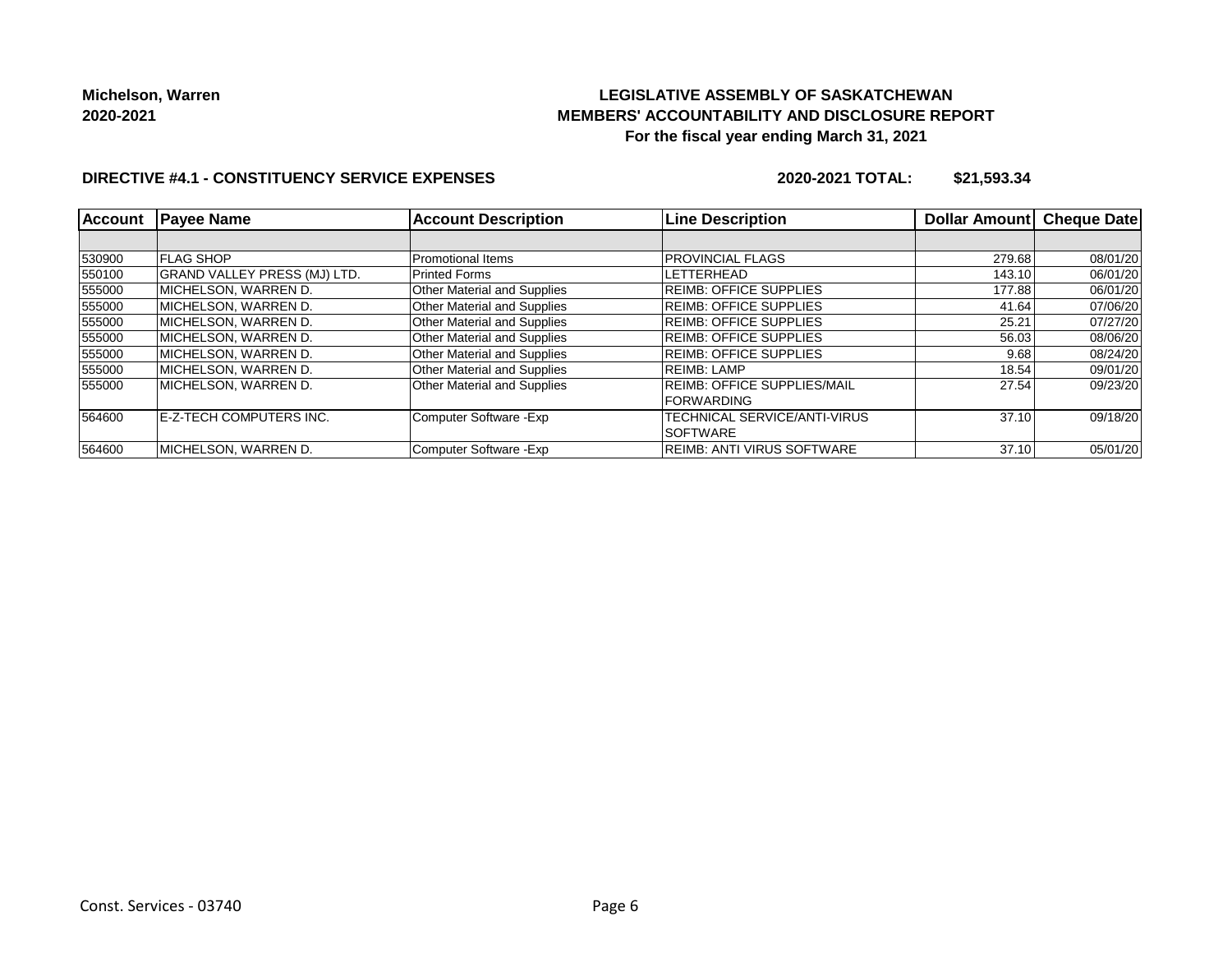# **LEGISLATIVE ASSEMBLY OF SASKATCHEWAN MEMBERS' ACCOUNTABILITY AND DISCLOSURE REPORT For the fiscal year ending March 31, 2021**

#### **DIRECTIVE #6 - CONSTITUENCY ASSISTANT EXPENSES**

**2020-2021 TOTAL: \$30,704.73**

| <b>Account</b> | <b>Payee Name</b>        | <b>Account Description</b>                       | Dollar Amount Cheque Date |          |
|----------------|--------------------------|--------------------------------------------------|---------------------------|----------|
|                |                          |                                                  |                           |          |
| 513000         | HATFIELD, JUDY L         | Out-of-Scope Permanent                           | 0.00                      | 04/01/20 |
| 513000         | HATFIELD, JUDY L         | Out-of-Scope Permanent                           | $-395.92$                 | 04/13/20 |
| 513000         | HATFIELD, JUDY L         | Out-of-Scope Permanent                           | 1,979.60                  | 04/14/20 |
| 513000         | HATFIELD, JUDY L         | Out-of-Scope Permanent                           | 1,979.60                  | 05/01/20 |
| 513000         | HATFIELD, JUDY L         | Out-of-Scope Permanent                           | 1,979.60                  | 05/13/20 |
| 513000         | HATFIELD, JUDY L         | Out-of-Scope Permanent                           | 1,979.60                  | 05/27/20 |
| 513000         | HATFIELD, JUDY L         | Out-of-Scope Permanent                           | 1,979.60                  | 06/10/20 |
| 513000         | HATFIELD, JUDY L         | Out-of-Scope Permanent                           | 2,134.16                  | 06/24/20 |
| 513000         | HATFIELD, JUDY L         | Out-of-Scope Permanent                           | 2,005.36                  | 07/08/20 |
| 513000         | HATFIELD, JUDY L         | Out-of-Scope Permanent                           | 2,005.36                  | 07/22/20 |
| 513000         | HATFIELD, JUDY L         | Out-of-Scope Permanent                           | 2,005.36                  | 08/05/20 |
| 513000         | HATFIELD, JUDY L         | Out-of-Scope Permanent                           | 2,005.36                  | 08/19/20 |
| 513000         | HATFIELD, JUDY L         | Out-of-Scope Permanent                           | 1,604.29                  | 09/02/20 |
| 513000         | HATFIELD, JUDY L         | Out-of-Scope Permanent                           | 2,005.36                  | 09/16/20 |
| 513000         | HATFIELD, JUDY L         | Out-of-Scope Permanent                           | $-2,005.36$               | 09/17/20 |
| 513000         | HATFIELD, JUDY L         | Out-of-Scope Permanent                           | 1,793.65                  | 09/18/20 |
| 513000         | HATFIELD, JUDY L         | Out-of-Scope Permanent                           | 0.00                      | 10/01/20 |
| 514000         | BOOTS, ROSALIE R.        | Casual/Term                                      | 0.00                      | 04/01/20 |
| 514000         | <b>BOOTS, ROSALIE R.</b> | Casual/Term                                      | $-78.12$                  | 04/13/20 |
| 514000         | <b>BOOTS, ROSALIE R.</b> | Casual/Term                                      | 156.25                    | 04/14/20 |
| 514000         | <b>BOOTS, ROSALIE R.</b> | Casual/Term                                      | 208.34                    | 05/01/20 |
| 514000         | <b>BOOTS, ROSALIE R.</b> | Casual/Term                                      | 169.27                    | 05/13/20 |
| 514000         | <b>BOOTS, ROSALIE R.</b> | Casual/Term                                      | 156.25                    | 05/27/20 |
| 514000         | <b>BOOTS, ROSALIE R.</b> | Casual/Term                                      | 305.99                    | 06/10/20 |
| 514000         | <b>BOOTS, ROSALIE R.</b> | Casual/Term                                      | 12.93                     | 06/24/20 |
| 514000         | <b>BOOTS, ROSALIE R.</b> | Casual/Term                                      | 969.47                    | 07/08/20 |
| 514000         | <b>BOOTS, ROSALIE R.</b> | Casual/Term                                      | 158.27                    | 07/22/20 |
| 514000         | BOOTS, ROSALIE R.        | Casual/Term                                      | 276.99                    | 08/05/20 |
| 514000         | BOOTS, ROSALIE R.        | Casual/Term                                      | 435.28                    | 08/19/20 |
| 514000         | <b>BOOTS, ROSALIE R.</b> | Casual/Term                                      | 923.31                    | 09/02/20 |
| 514000         | <b>BOOTS, ROSALIE R.</b> | Casual/Term                                      | 276.99                    | 09/16/20 |
| 514000         | <b>BOOTS, ROSALIE R.</b> | Casual/Term                                      | 1,718.54                  | 10/01/20 |
| 514000         | BOOTS, ROSALIE R.        | Casual/Term                                      | 1,281.84                  | 10/07/20 |
| 514000         | <b>BOOTS, ROSALIE R.</b> | Casual/Term                                      | 677.51                    | 12/09/20 |
| 519900         | None (Default)           | Change in Y/E Accrued Empl Leave<br>Entitlements | 0.00                      | 04/20/20 |